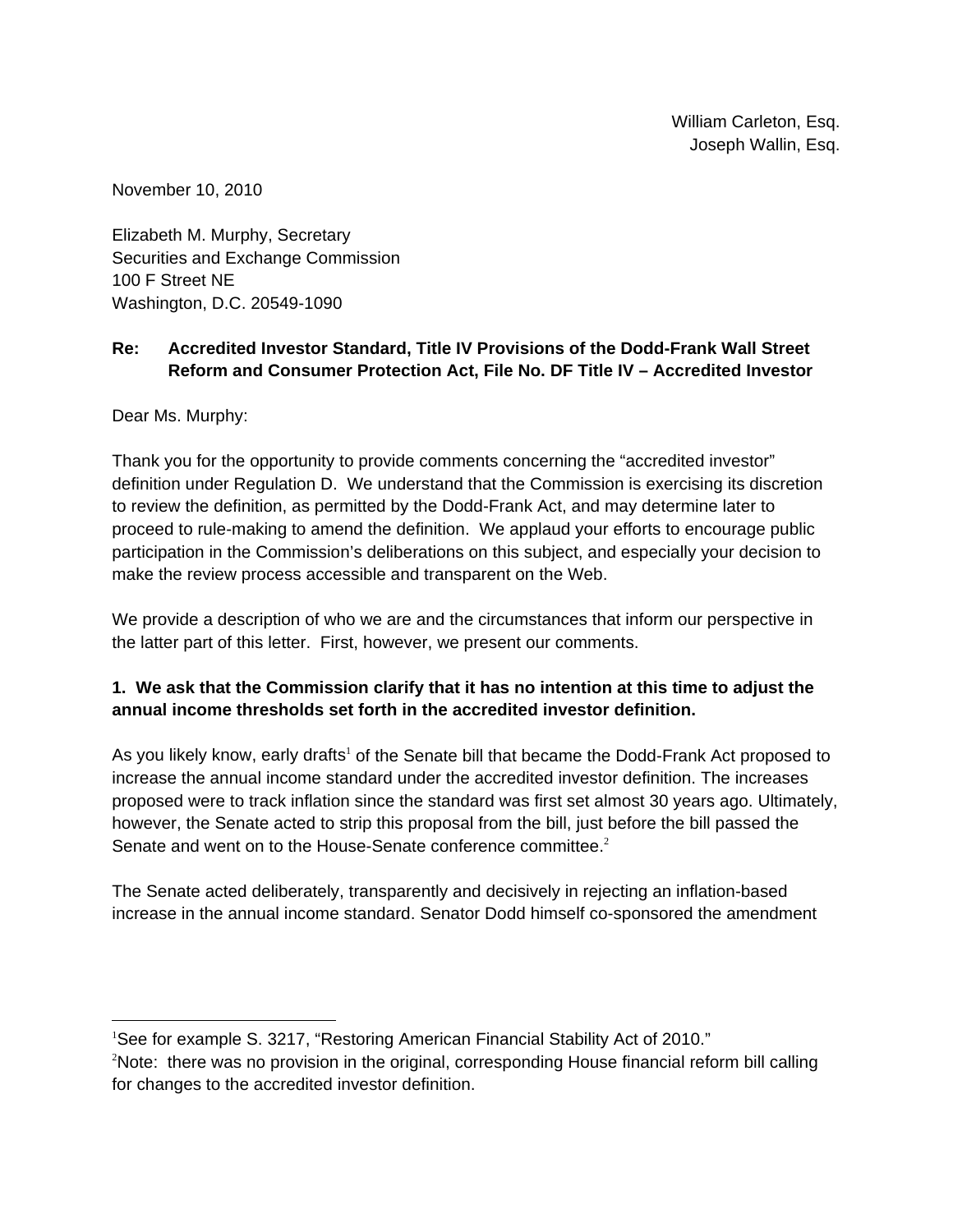Elizabeth M. Murphy, Secretary Securities and Exchange Commission November 10, 2010 Page 2 of 4

that was passed by voice vote on the Senate floor. A press release heralding the Senate's action remains available, as of this writing, on the website of the Senate Banking Committee. $3$ 

As the record reflects, the reason the Senate acted was to save "angel investing."

Angel investing is the means by which technology and other startup ventures in America raise initial seed capital *directly* from accredited investors (a/k/a "angels") in private transactions, using no broker-dealers, no placement agents, no finders, and no middlemen. "Seed" capital is that early financing that actually precedes investment by venture capital firms, without which venture capitalists would not have companies in which to later make larger investments.

than simply preserve the eligibility of upwards of 50% of active angel investors to back startups.<sup>4</sup> By striking draconian increases proposed for the annual income standard, the Senate did more Because all net job growth in America is the result of startup activity, and because angel investing is not plagued with fraud or abuse, the Senate's passage of the "Angel Investing Amendment" was actually a bold and prudent act to protect and strengthen America's innovation economy.

Although the record is clear that the Senate rejected an increase in the annual income standard, and in particular any increase to either the net worth or annual income standard based on inflation, we raise this point based on our concern with the letter recently submitted to the Commission by the North American Securities Administrators Association (NASAA), dated November 4, 2010. NASAA's letter makes reference to "adjustment of the current thresholds set forth in the accredited investor definition for inflation." NASAA knows better: an inflation adjustment was expressly rejected by the Senate, and NASAA itself supported the compromise that resulted in the final provisions of Dodd-Frank on the subject.<sup>5</sup>

 $\overline{a}$ 3 See

http://banking.senate.gov/public/index.cfm?FuseAction=Newsroom.PressReleases&ContentRec ord\_id=a8a93650-936c-1e68-27b0-a38401ac9619

http://www.businessweek.com/smallbiz/content/mar2010/sb20100318\_367600.htm.

<sup>&</sup>lt;sup>4</sup>Precise data is not available but the most widely respected estimates of the impact of changes to the accredited investor definition on the pool of eligible angel investors comse from Scott Shane. See, for example,

<sup>&</sup>lt;sup>5</sup>See the Senate Banking Committee press release cited in footnote 3, final paragraph ("The bipartisan Bond-Brown-Cantwell-Warner amendment is strongly supported by the U.S. Chamber of Commerce, the Angel Capital Association, the Financial Services Roundtable, the North American Securities Administrators Association, Private Equity Council and several other pro-growth organizations.")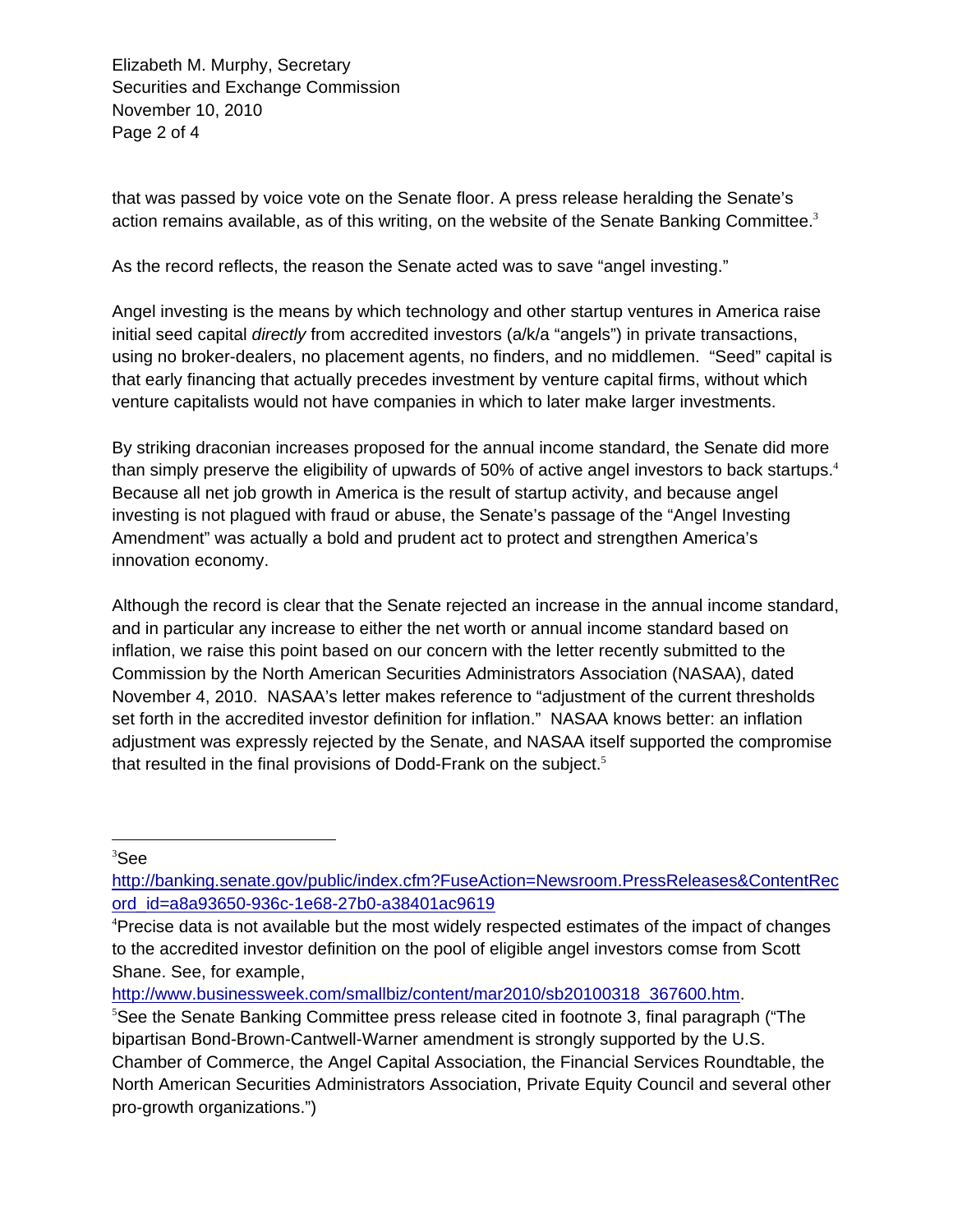Elizabeth M. Murphy, Secretary Securities and Exchange Commission November 10, 2010 Page 3 of 4

# **2. The Commission has been charged by Dodd-Frank to take the public interest and the state of the US economy into account when considering changes to the accredited investor definition.**

The standard for the Commission's review of the accredited investor definition is set by Dodd-Frank. Under the Act, the Commission should "determine whether the requirements of the definition . . . should be adjusted or modified for the protection of investors, in the public interest, and in light of the economy."<sup>6</sup>

Some may regard these three Congressionally mandated aims to be in tension. But at least with respect to the direct investments angels make in technology startups, all three aims are perfectly aligned. The fact of the matter is, direct angel investing in innovative startup companies is almost completely free from fraud or abuse. We think the Commission's review should consider what may explain this phenomenon. It is all the more amazing when you consider that, in real terms, the annual income and net worth standards of the accredited investor definition have actually been declining for the last three decades. More and more angels participate, more and more startups are launched, more and more US jobs are created. There is something right with this picture, and we should be acting to support it, or at least do no harm when entertaining changes to Reg D.

We do not doubt that NASAA sees fraud and abuse in Reg D "private placement" offerings and we respect that state securities administrators toil on the front lines every day to try to bring scammers to justice. But we request that the Commission sift through the patterns and find means of redress and reform specifically tailored to the protection of investors who need the protecting. In the rare case where a bona fide angel investment is tainted by issuer fraud, the startup ecosystem and investor remedies under federal and state law are more than adequate to punish the bad actors. We submit that all systematic abuse of Reg D can be tied to rogue broker-dealers, finders and other promoters who use Reg D to shield themselves from scrutiny and from regulation. It would be far better to simply exclude such middlemen from participating in exempt offerings under Reg D, than to permit a concern for their bad behavior to gut a regulatory framework that is working to enable the American Dream.

## **3. The Commission should consider adding an "opt in" alternative standard for satisfying the accredited investor definition.**

We submit that the Commission's review of the accredited investor definition should focus, not on further restricting who may be eligible, but how the successful, ongoing expansion of the pool of angel investors might be accelerated without compromising the essential integrity of Reg D

 $\overline{a}$ 6 Section 413 of the Dodd-Frank Act, Public Law No. 111-203.